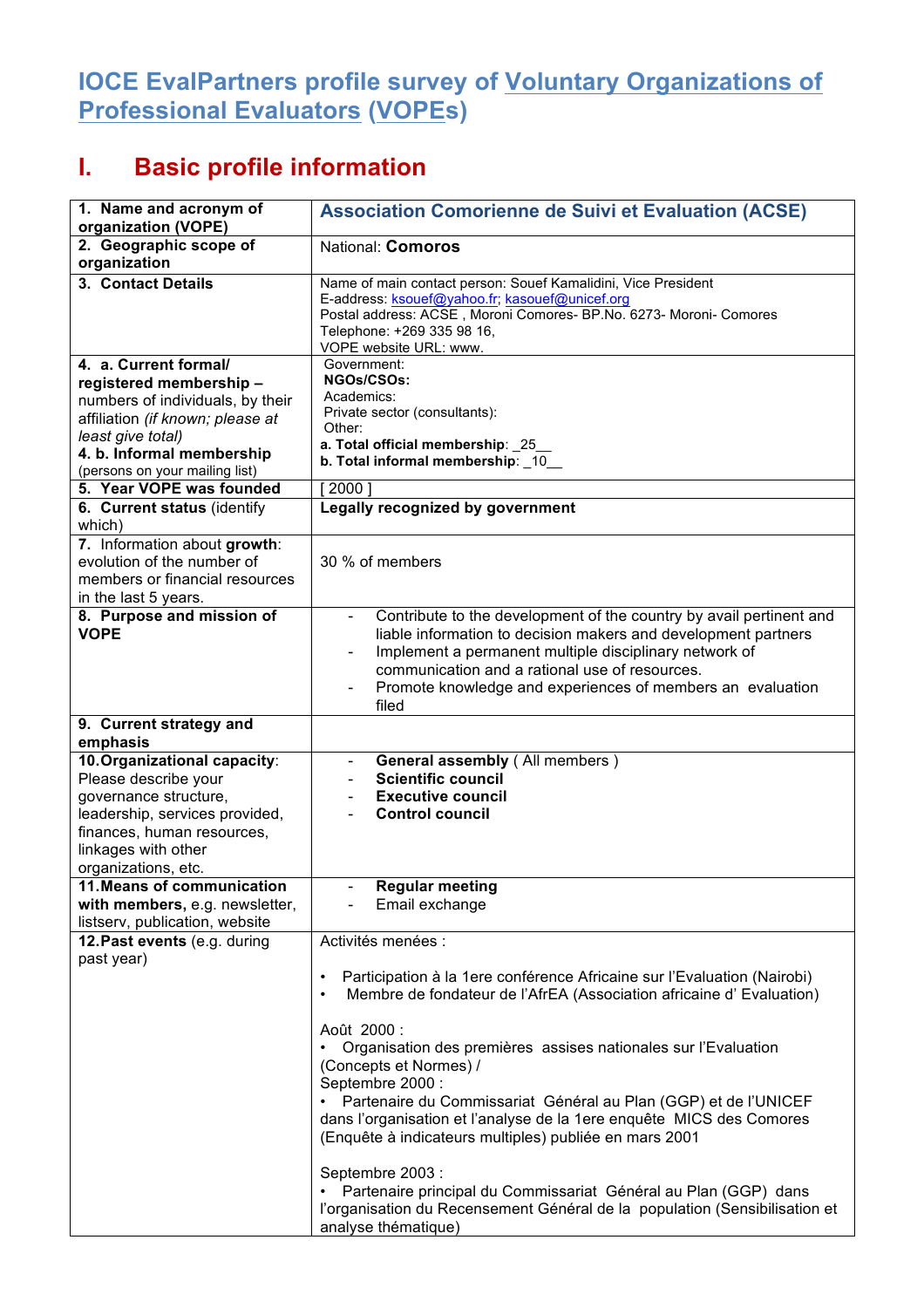|                               | Avril 2005 :<br>Participation à la conférence sur l'évaluation en milieu Francophone à<br>Paris (OIF)                        |
|-------------------------------|------------------------------------------------------------------------------------------------------------------------------|
|                               | Août 2006 :<br>Présentation des OMDs simplifiés au public, Rotary Club, Moroni<br>٠                                          |
|                               | Sept 2007 :<br>Participation à la IVeme Conférence de l'AfrEA à Niamey (Niger)                                               |
|                               | Octobre 2008 :<br>• Contribution à l'Evaluation de l'impact de la crise alimentaire mondiale<br>sur la population comorienne |
| 13. Forthcoming key events/   | Journées nationales de l'Evaluation                                                                                          |
| conferences - dates, location | Decembre 2012 28 et 29 A Moroni Comores-                                                                                     |
| 14. Name and e-address of     | Souef Kamalidine; ksouef@yahoo.fr ksouef@unicef.org                                                                          |
| person submitting this        |                                                                                                                              |
| information                   |                                                                                                                              |
| 15. Date of this update       | 23 July 2012                                                                                                                 |

## **II. Experience with Evaluation Capacity Building**

| 1. Background: Please provide<br>a brief history of the formation of<br>this organization (VOPE).<br>1.1 Who were/are the key<br>players?<br>1.2 How many members do you<br>have on your governing board/<br>committee?<br>1.3 What are the main existing<br>strengths that your VOPE is<br>trying to capitalize on?<br>1.4 What are the main<br>challenges that your VOPE is<br>trying to address?                            | L'ACSE avait reçu l'appui technique et les conseils de Monsieur Mahesh<br>Patel en 1998, alors responsable régional de l'UNICEF pour le Suivi et<br>Evaluation lors de sa création. L'association regroupait dans ses débuts<br>des personnes, reconnus comme spécialistes dans leur domaine<br>professionnel.<br>Statistiques<br>• Planification<br>● Economie<br>● Gestion et Finance<br>● Agronomie<br>Environnement<br>● Architecture et Génie civile<br>● Administration ● G<br>$\bullet$<br>énie informatique<br>La première assemblée générale a eu lieu en octobre 1998 qui a<br>L,<br>adopté les textes légaux (statuts, règlements intérieurs) et l'élection du<br>premier Bureau Exécutif.<br>L'actuel bureau exécutif est en fonction depuis juin 2007.<br>Enregistrement officiel comme Association de développement à but non<br>lucratif en sept 98 |
|--------------------------------------------------------------------------------------------------------------------------------------------------------------------------------------------------------------------------------------------------------------------------------------------------------------------------------------------------------------------------------------------------------------------------------|--------------------------------------------------------------------------------------------------------------------------------------------------------------------------------------------------------------------------------------------------------------------------------------------------------------------------------------------------------------------------------------------------------------------------------------------------------------------------------------------------------------------------------------------------------------------------------------------------------------------------------------------------------------------------------------------------------------------------------------------------------------------------------------------------------------------------------------------------------------------|
| 2. Organizational motivation:<br>What were/are the driving forces<br>of the VOPE and its historical<br>development?                                                                                                                                                                                                                                                                                                            |                                                                                                                                                                                                                                                                                                                                                                                                                                                                                                                                                                                                                                                                                                                                                                                                                                                                    |
| 3. Evaluation Capacity<br><b>Building: What has your VOPE</b><br>done to promote evaluation<br>(M&E) capacity?                                                                                                                                                                                                                                                                                                                 |                                                                                                                                                                                                                                                                                                                                                                                                                                                                                                                                                                                                                                                                                                                                                                                                                                                                    |
| 4. Context / target entities:<br>More specifically, who are the<br>persons or institutions your<br>organization seeks to influence<br>(to strengthen evaluation<br>capacity)? For example:<br>4.1 Technical capacities to<br>supply quality evaluations,<br>partnering with experts, local<br>universities or others to<br>provide training for<br>members, etc.;<br>4.2 Strengthening VOPE<br>organizational capacity itself; |                                                                                                                                                                                                                                                                                                                                                                                                                                                                                                                                                                                                                                                                                                                                                                                                                                                                    |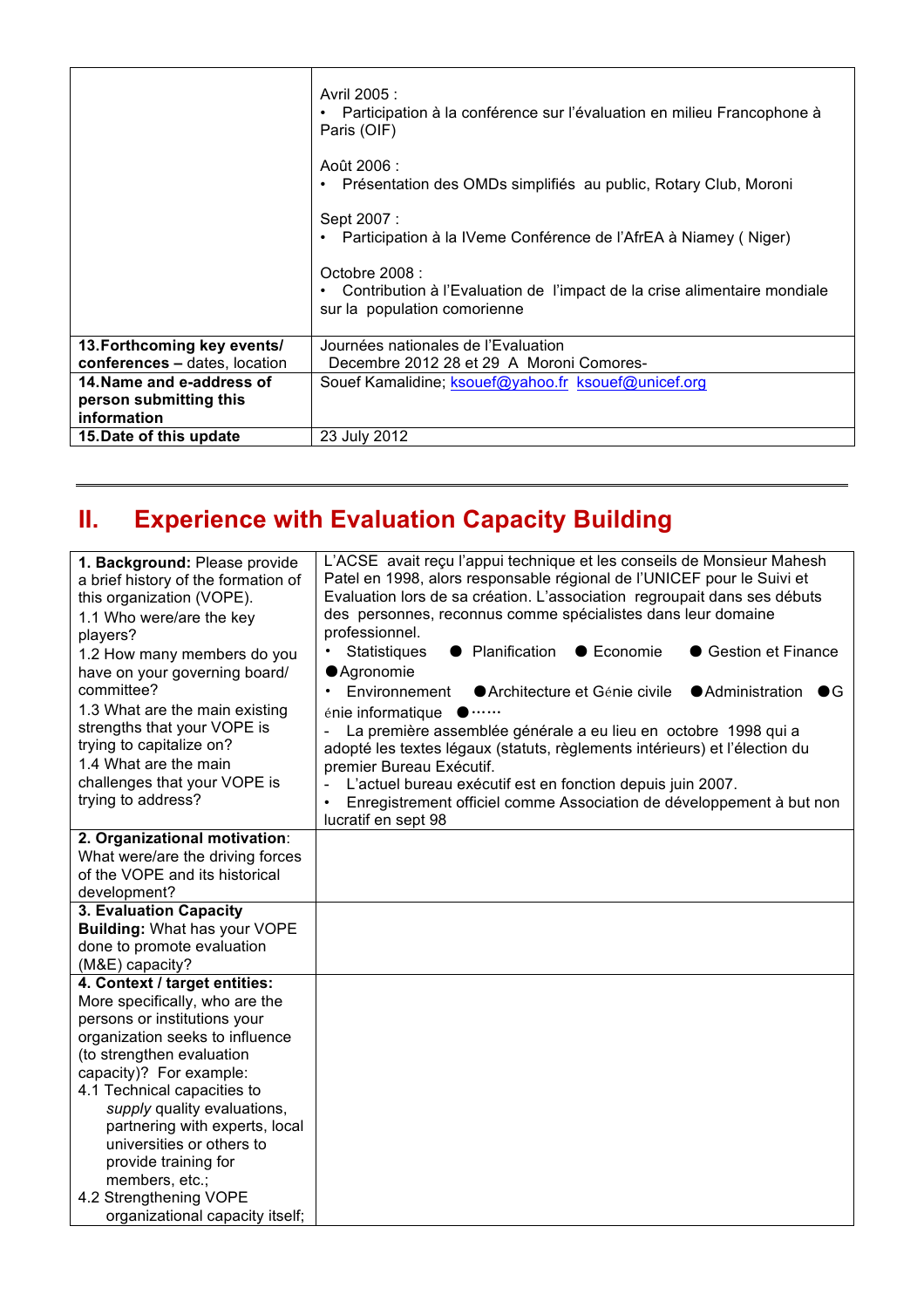| 4.3 Enhancing the enabling           |  |
|--------------------------------------|--|
| environment for evaluation,          |  |
| including strengthening the          |  |
| demand for and use of                |  |
| evaluations by policy                |  |
|                                      |  |
| makers;                              |  |
| 4.4 Influencing governmental         |  |
| policies related to evaluation,      |  |
| evaluation designs and               |  |
|                                      |  |
| implementation of M&E                |  |
| systems, etc.                        |  |
| 5. Public accountability: Is your    |  |
| VOPE helping to strengthen           |  |
| oversight and transparency of        |  |
|                                      |  |
| government programs? If so, in       |  |
| what ways? Can you share any         |  |
| success stories of evaluators or     |  |
| others promoting public              |  |
| accountability?                      |  |
|                                      |  |
| 6. More specifically, what are       |  |
| some of the key themes for           |  |
| which you advocate? For              |  |
| example, are you promoting           |  |
| issues related to cultural           |  |
| sensitivity, equity, social justice, |  |
|                                      |  |
| empowerment, transformation,         |  |
| gender, environment, poverty? If     |  |
| so, please describe or attach        |  |
| relevant documents.                  |  |
| 7. Methods: Experiences in           |  |
| strengthening skills of individual   |  |
| members, by (for example):           |  |
|                                      |  |
| organizing workshops led by          |  |
| local experts;                       |  |
| organizing webinars with             |  |
| international speakers;              |  |
| designing and delivering e-          |  |
|                                      |  |
| learning programmes;                 |  |
| administering mentoring              |  |
| programmes; etc.                     |  |
| 8. Standards: Has your VOPE          |  |
| developed professional               |  |
| standards/ethical codes/             |  |
|                                      |  |
| competencies (or adheres to          |  |
| those developed by others)? If       |  |
| so, please provide                   |  |
| documentation.                       |  |
| 9. Job opportunities: Do you         |  |
| share employment/ consultancy        |  |
| opportunities with evaluators on     |  |
|                                      |  |
| your database?                       |  |
| 10. Progress and results: What       |  |
| progress has been achieved so        |  |
| far in any of the above or other     |  |
| domains? What are expected           |  |
| and unexpected results               |  |
| achieved?                            |  |
| 11. Lessons learned:                 |  |
|                                      |  |
| Recommendations/ tips to others      |  |
| for good practices on how to         |  |
| organize and sustain VOPEs like      |  |
| yours.                               |  |
| 12. Next steps: What does your       |  |
| organization plan to do next?        |  |